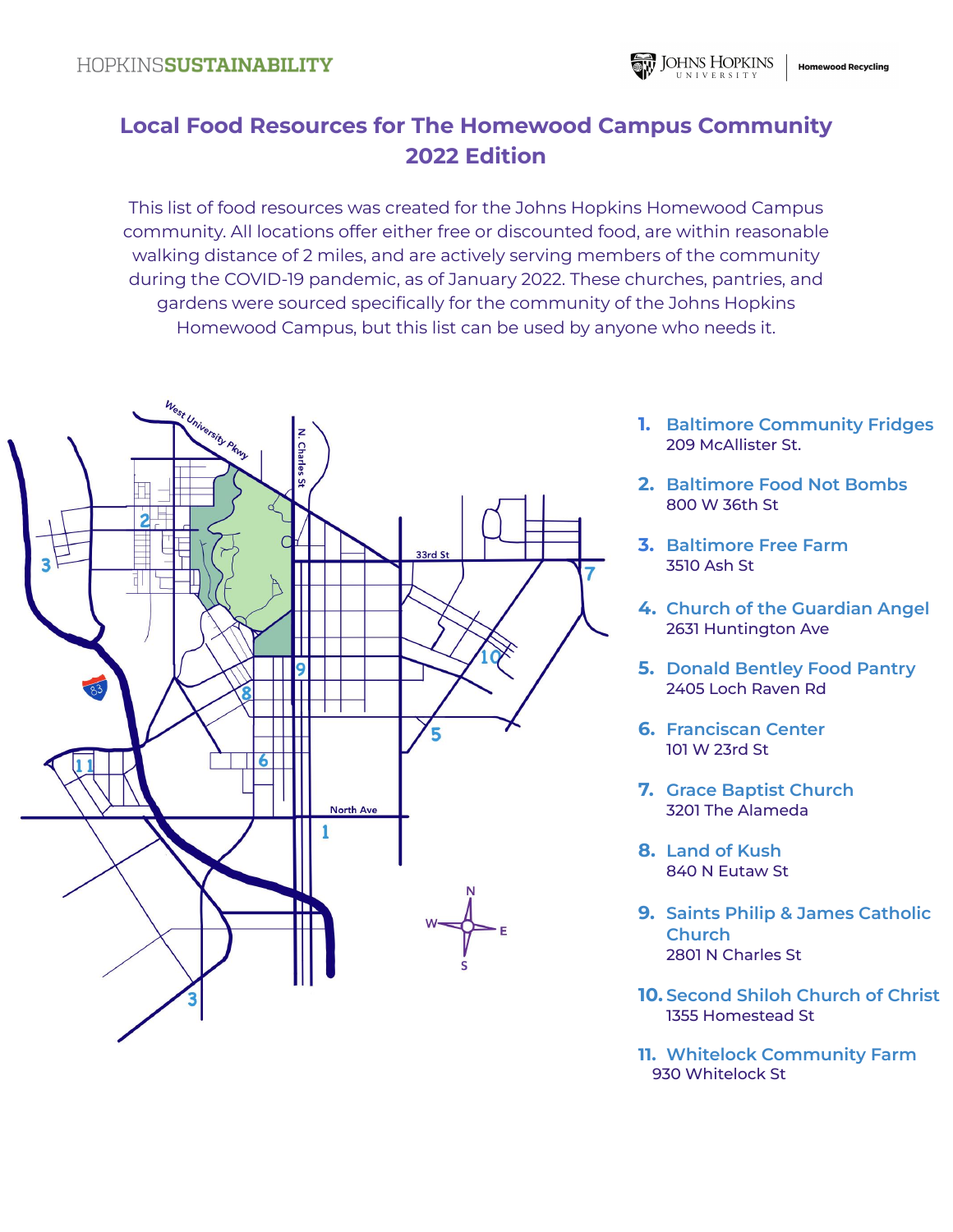

## **SCHEDULE**

| <b>SUN</b>                                              | <b>MON</b>                                              | <b>TUES</b>                                                               | <b>WED</b>                                                                                                      | <b>THURS</b>                                                                | <b>FRI</b>                                    | <b>SAT</b>                                                                                     |
|---------------------------------------------------------|---------------------------------------------------------|---------------------------------------------------------------------------|-----------------------------------------------------------------------------------------------------------------|-----------------------------------------------------------------------------|-----------------------------------------------|------------------------------------------------------------------------------------------------|
| $\overline{2}$<br><b>Baltimore</b><br><b>Free Farm</b>  | $10 - 1$<br>Franciscan<br>Center<br>Lunch               | $10 - 1$<br>Franciscan<br>Center<br>Lunch                                 | $9 - 10$<br>Church of the<br>Guardian<br>Angel                                                                  | $10 - 1$<br>Franciscan<br><b>Center Lunch</b>                               | $10 - 1$<br>Franciscan<br><b>Center Lunch</b> | $9 - 12$<br><b>Donald</b><br><b>Bentley Food</b><br>Pantry                                     |
| $2 - 3:30$<br><b>Food Not</b><br>Bombs at<br>St. Luke's | $2 - 3:30$<br><b>Food Not</b><br>Bombs at<br>St. Luke's | $12 - 2$<br>Second<br><b>Shiloh Meal</b><br>Kitchen &                     | $10 - 1$<br>Franciscan<br><b>Center Lunch</b>                                                                   | $12 - 2$<br>Second<br><b>Shiloh Meal</b><br>Kitchen &<br><b>Food Pantry</b> | 11:30<br><b>Grace Baptist</b><br>Church       | $10 - 1$<br>Whitelock<br>Community<br>Farm                                                     |
|                                                         | 4<br>Land of<br><b>Kush</b>                             | <b>Food Pantry</b><br>$5:30 - 7$<br>Franciscan<br>Center<br><b>Dinner</b> | 12<br><b>Baltimore Free</b><br>Farm<br>$12 - 2$<br><b>Second Shiloh</b><br><b>Meal Kitchen</b><br>& Food Pantry | $3 - 4$<br><b>St. Phillips</b><br>and James<br>Catholic<br>Church           |                                               | $10 - 1$<br>Franciscan<br><b>Center Lunch</b><br>$11 - 4$<br>Franciscan<br><b>Center Lunch</b> |
|                                                         |                                                         |                                                                           | $5:30 - 7$<br>Franciscan<br><b>Center Dinner</b>                                                                |                                                                             |                                               | $2 - 3:30$<br><b>Food Not</b><br>Bombs at<br>St. Luke's                                        |

## **ADDITIONAL INFORMATION**

### Baltimore Community Fridge

This communal fridge, accessible at all times, is part of a larger nation-wide movement to rescue surplus food from restaurants and feed hungry community members. In addition to produce, pre-made meals and processed food are donated. There are 2 other community fridges in the city outside this 2 mile Homewood campus radius.

#### Bmore Fridges [Instagram](https://www.instagram.com/bmorecommunityfridge/?hl=en)

### Baltimore Food Not Bombs

A worldwide radical movement dedicated to redistributing food that would otherwise go to waste. Operating out of St. Luke's Church in Hampden.

#### [Facebook](https://www.facebook.com/BmoreFNB)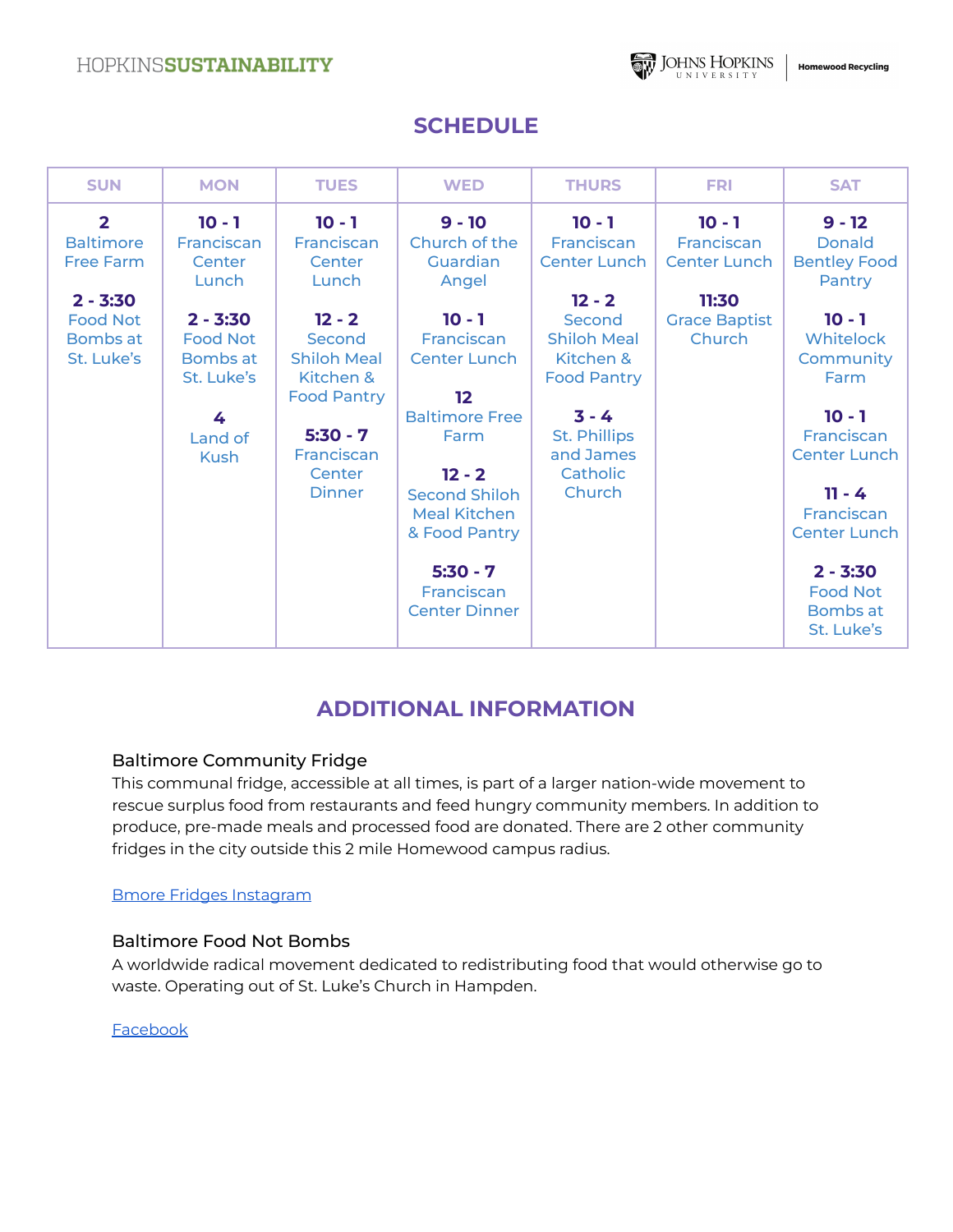#### Baltimore Free Farm

Collective of gardeners and activists who aim to provide access to free and discounted healthy food for all. Programs: Baltimore Food Not Bombs, Community Garden, Vegetable Farm, Community Kitchen and more.

(310) 538 - 5254 [Baltimore](https://www.baltimorefreefarm.org/) Free Farm [Facebook](https://www.facebook.com/baltimorefreefarm)

#### Church of the Guardian Angel

Located in Remington, the Episcopal church staffs a walk up food program open to all in the community. Bags of frozen meat, dry goods, and produce are available. The Thrift Store is open on the first and second Saturdays 10 am - 2 pm.

(410) 235 - 5740 [Facebook](https://www.facebook.com/GuardianAngelRemington/)

#### Donald Bentley Food Pantry

This food pantry primarily serves the residents of 21218 and 21210 zip codes, and welcomes all walk-up community members.

(410) 664 - 9287 [Facebook](https://www.facebook.com/pages/category/Nonprofit-Organization/The-Donald-Bentley-Food-Pantry-Inc-399912110766390/)

#### Fransciscan Center

Food services at The Franciscan Center include a hot lunch on the weekdays and community dinner on Tuesday and Wednesday nights. The healthy meals include high quality proteins and fresh produce, and they follow the Meatless Monday initiative. The Franscican Center's Emergency Food Pantry is also a resource for the community, providing regular and healthy bags of groceries.

(410) 467 - 5340 Food [Services](https://fcbmore.org/our-programs/overview/food-services/) **[Facebook](https://www.facebook.com/fcbmore)** 

#### Grace Baptist Church

Come by the church with bags to pick up pantry items.

(410) 235 - 0784 [Facebook](https://www.facebook.com/gracebaptistchurchMD)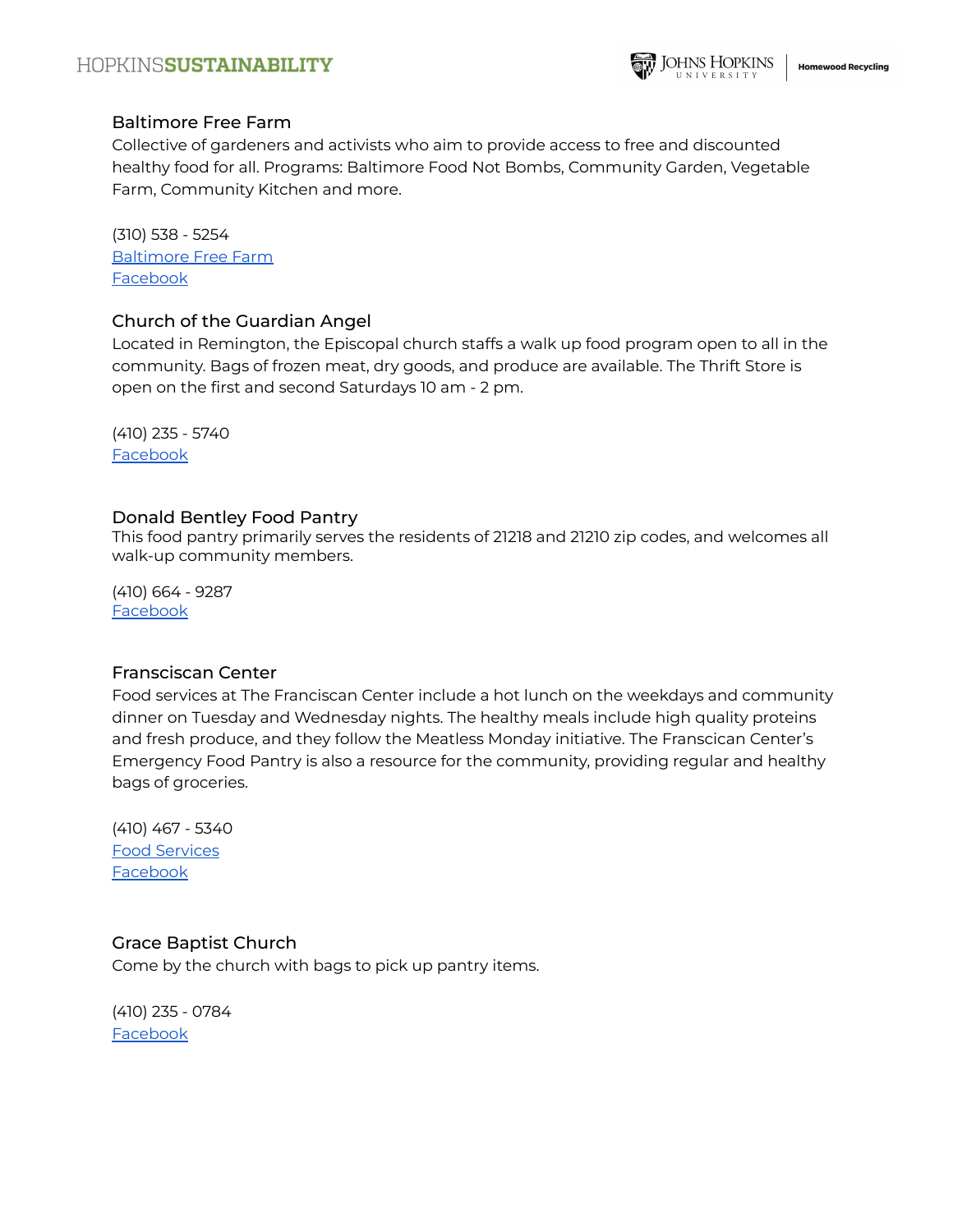

#### Land of Kush

As a partner with Food Rescue Baltimore, the vegan soul food restaurant Land of Kush provides free and discounted food to the community. Bring a bag to pick up produce.

(410) 225 - 5874 Land of Kush: [Home](https://landofkush.com/) Page [Facebook](https://www.facebook.com/TheLandofKush/)

#### Saints Philip & James Catholic Church

The food pantry at the church collects mostly dry goods, and they are open to all neighbors in need.

(410) 235 - 2294 [Facebook](https://www.facebook.com/SSPhilipnJames/)

#### Second Shiloh Church of Christ

The church runs a meal kitchen and an emergency food pantry. Plan to bring a photo ID and proof of address.

(410) 366 - 1025 [Facebook](https://www.facebook.com/pages/Second%20Shiloh%20Church%20of%20Christ/116014431759887/)

#### Whitelock Community Farm

Growing fresh produce using sustainable practices in Reservoir Hill, the farm runs a produce stand on Saturday as well as a Mobile Market in the Neighborhood. Their produce can also be found at the Waverly Farmers Market on Saturdays.

(410) 205 - 6572 Farm [Stand](http://whitelockfarm.org/farmstand) **[Instagram](https://www.instagram.com/whitelockfarm/)** 

## **FURTHER RESOURCES**

- 1. **Too Good To Go** is a mobile application that connects customers to restaurants and stores that have unsold food surplus. The app will inform you of food available in your area, and you can reserve a meal for pickup. The meals are usually \$3 - \$6.
- 2. **Food Rescue Baltimore** has another list of food resources in the city. [LINK](https://www.foodrescuebaltimore.org/)